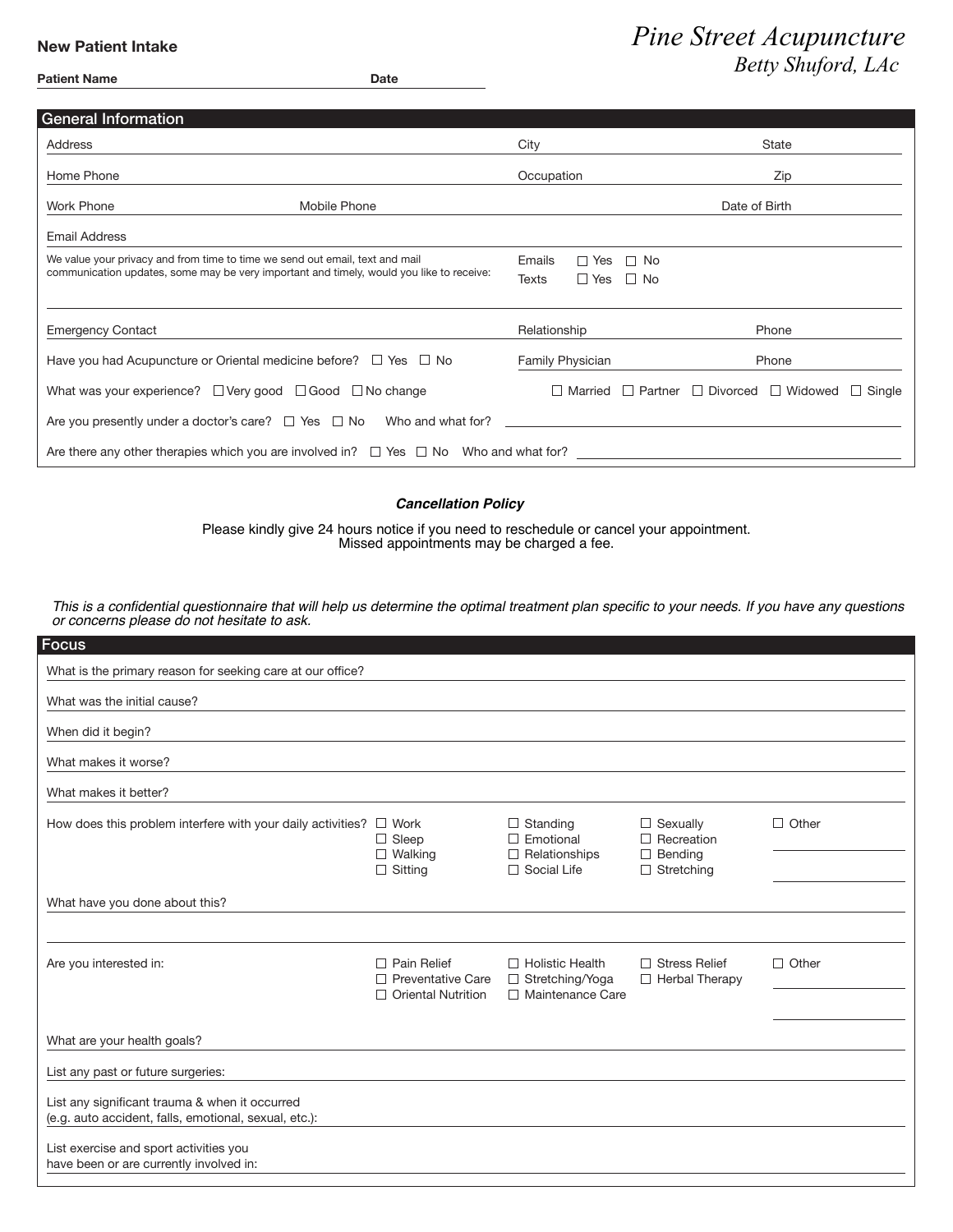| <b>Medical History</b>                                                                            |                                                                                           |                                                                             |                                                              |                                                    |  |  |  |
|---------------------------------------------------------------------------------------------------|-------------------------------------------------------------------------------------------|-----------------------------------------------------------------------------|--------------------------------------------------------------|----------------------------------------------------|--|--|--|
| Do you have any allergies?                                                                        | $\Box$ No If so, to what?<br>$\Box$ Yes                                                   |                                                                             |                                                              |                                                    |  |  |  |
| Do you take medication?<br>$\Box$ No If so, what types and how often?<br>$\Box$ Yes               |                                                                                           |                                                                             |                                                              |                                                    |  |  |  |
| Do you take supplements?                                                                          | $\Box$ Yes                                                                                | $\Box$ No If so, what types and how often?                                  |                                                              |                                                    |  |  |  |
|                                                                                                   | Please indicate if you or any family members have or had any of the following conditions: |                                                                             |                                                              |                                                    |  |  |  |
| $\Box$ Pneumonia                                                                                  | $\Box$ Drug reaction                                                                      | $\Box$ Mental breakdown<br>$\Box$ Mental illness<br>$\Box$ Gonorrhea/Herpes |                                                              |                                                    |  |  |  |
| $\Box$ Tuberculosis                                                                               | $\Box$ Heart attack                                                                       | $\Box$ Jaundice                                                             | $\Box$ Hypo/hyper thyroid                                    |                                                    |  |  |  |
| $\Box$ Hepatitis                                                                                  | $\Box$ Blood transfusion                                                                  | $\Box$ Parasites<br>$\Box$ High/low blood pressure                          |                                                              | $\Box$ Premature graying                           |  |  |  |
| $\Box$ Diabetes                                                                                   | $\Box$ Anemia                                                                             | $\Box$ Measles                                                              | Heart disease                                                | $\Box$ Seizures                                    |  |  |  |
| $\Box$ Epilepsy                                                                                   | $\Box$ Arthritis                                                                          | $\Box$ Mumps                                                                | Gout<br>П                                                    | $\Box$ Multiple Sclerosis                          |  |  |  |
| □ Kidney Stone                                                                                    | $\Box$ Obesity                                                                            | $\Box$ Syphilis                                                             | $\Box$ Cancer                                                |                                                    |  |  |  |
| Do you sleep well? $\Box$ Yes $\Box$ No                                                           |                                                                                           | Do you dream? $\Box$ Yes $\Box$ No                                          |                                                              |                                                    |  |  |  |
| Do you have a high point during the day? $\Box$ Yes $\Box$ No                                     |                                                                                           | When?                                                                       | Do you have a low point during the day? $\Box$ Yes $\Box$ No | When?                                              |  |  |  |
| What are your indulgences?                                                                        |                                                                                           |                                                                             |                                                              |                                                    |  |  |  |
| What are your hobbies/pleasures?                                                                  |                                                                                           |                                                                             |                                                              |                                                    |  |  |  |
|                                                                                                   |                                                                                           |                                                                             |                                                              |                                                    |  |  |  |
| <b>Female Concerns</b>                                                                            |                                                                                           |                                                                             |                                                              |                                                    |  |  |  |
| Date of last menstruation                                                                         |                                                                                           | Is your cycle regular? $\Box$ Yes $\Box$ No                                 |                                                              | Is your cycle painful? $\Box$ Yes $\Box$ No        |  |  |  |
|                                                                                                   |                                                                                           |                                                                             | Birth control? $\Box$ Yes $\Box$ No How long?                |                                                    |  |  |  |
| Have you ever been pregnant? $\Box$ Yes $\Box$ No                                                 |                                                                                           |                                                                             |                                                              |                                                    |  |  |  |
| $\Box$ PMS $\Box$ Clotting $\Box$ Vaginal sores $\Box$ Vaginal pain $\Box$ Discharge<br>Other $-$ |                                                                                           |                                                                             |                                                              |                                                    |  |  |  |
|                                                                                                   |                                                                                           |                                                                             |                                                              |                                                    |  |  |  |
| <b>Male Concerns</b>                                                                              |                                                                                           |                                                                             |                                                              |                                                    |  |  |  |
| $\Box$ Testicle pain $\Box$ Penis pain                                                            | $\Box$ Penis sores<br>$\Box$ Discharge                                                    | $\Box$ Premature ejaculation                                                | $\Box$ Nocturnal emission                                    | $\Box$ Impotence                                   |  |  |  |
|                                                                                                   |                                                                                           |                                                                             | Other _                                                      |                                                    |  |  |  |
| Signs/Symptoms                                                                                    |                                                                                           |                                                                             |                                                              |                                                    |  |  |  |
|                                                                                                   |                                                                                           |                                                                             |                                                              |                                                    |  |  |  |
| $\Box$ Abdominal<br>pain/distention                                                               | □ Coughing blood                                                                          | $\Box$ Hemorrhoids                                                          | $\Box$ Muscle cramps/pain                                    | $\Box$ Sinus pressure                              |  |  |  |
|                                                                                                   | $\Box$ Dark stools                                                                        | $\Box$ Heart palpitations                                                   | $\Box$ Nasal congestion                                      | $\Box$ Skin fungal infection                       |  |  |  |
| $\Box$ Abuse survivor                                                                             | $\Box$ Decreased libido                                                                   | $\Box$ Hiccup                                                               | $\Box$ Neck/shoulder pain                                    | $\Box$ Spots in eyes<br>$\Box$ Sweat easily        |  |  |  |
| $\Box$ Acid regurgitation<br>$\Box$ Acne                                                          | $\Box$ Depression                                                                         | $\Box$ High blood pressure<br>$\Box$ Increased libido                       | $\Box$ Night sweat<br>$\Box$ Nose bleeds                     | $\Box$ Sore throat                                 |  |  |  |
| $\Box$ Asthma                                                                                     | $\Box$ Dizziness/vertigo                                                                  |                                                                             | <b>Numbness</b><br>$\Box$                                    |                                                    |  |  |  |
| $\Box$ Bad breath                                                                                 | $\Box$ Dry throat/mouth<br>$\Box$ Diarrhea                                                | $\Box$ Indigestion                                                          | Odorous stools<br>$\mathsf{L}$                               | $\Box$ Sudden energy drop<br>$\Box$ Swollen glands |  |  |  |
| $\Box$ Blood in stools                                                                            | $\Box$ Ear aches                                                                          | $\Box$ Intestinal pain/cramps<br>$\Box$ Irritable                           | $\Box$ Pain upon urination                                   | $\Box$ Teeth/gum problems                          |  |  |  |
| $\Box$ Blood in urine                                                                             | $\Box$ Enlarged thyroid                                                                   | $\Box$ Itchy eyes                                                           | Peculiar tastes<br>⊔                                         | $\Box$ Ulcerations                                 |  |  |  |
| $\Box$ Blurry vision                                                                              | $\Box$ Eye pain/strain/tension                                                            | $\Box$ Itchy skin                                                           | $\Box$ Poor appetite                                         | $\Box$ Upper back pain                             |  |  |  |
| $\Box$ Breast lump/pain                                                                           | $\Box$ Excessive phlegm                                                                   | $\Box$ Joint pain                                                           | Poor circulation                                             | $\Box$ Urgent urination                            |  |  |  |
| $\Box$ Bruise easily                                                                              | Color of __________                                                                       | $\Box$ Kidney stones                                                        | Poor memory<br>ப                                             | $\Box$ Vomiting                                    |  |  |  |
| $\Box$ Chest pains                                                                                | $\Box$ Excessive saliva                                                                   | $\Box$ Laxative use                                                         | $\Box$ Poor sleep                                            | $\Box$ Wake to urinate                             |  |  |  |
| $\Box$ Chills                                                                                     | $\Box$ Fatigue                                                                            | $\Box$ Limited range of motion                                              | $\Box$ Psoriasis                                             | $\Box$ Weight loss/gain                            |  |  |  |
| $\Box$ Cold hands/feet                                                                            | $\Box$ Fever                                                                              | $\Box$ Loss of hair                                                         | $\Box$ Rash                                                  | $\Box$ Wheezing                                    |  |  |  |
| □ Concussion                                                                                      | $\Box$ Frequent urination                                                                 | $\Box$ Low back pain                                                        | $\Box$ Redness of eyes                                       | $\Box$ Other:                                      |  |  |  |
| $\Box$ Confusion                                                                                  | $\Box$ Gas/belching                                                                       | $\Box$ Migraine                                                             | Seizures<br>$\Box$                                           |                                                    |  |  |  |
| $\Box$ Constipation                                                                               | $\Box$ Grinding teeth                                                                     | $\Box$ Mouth sores                                                          | Short temper<br>⊔                                            |                                                    |  |  |  |
| $\Box$ Cough                                                                                      | $\Box$ Headache                                                                           | $\Box$ Mucus in stools                                                      | Shortness of breath                                          |                                                    |  |  |  |